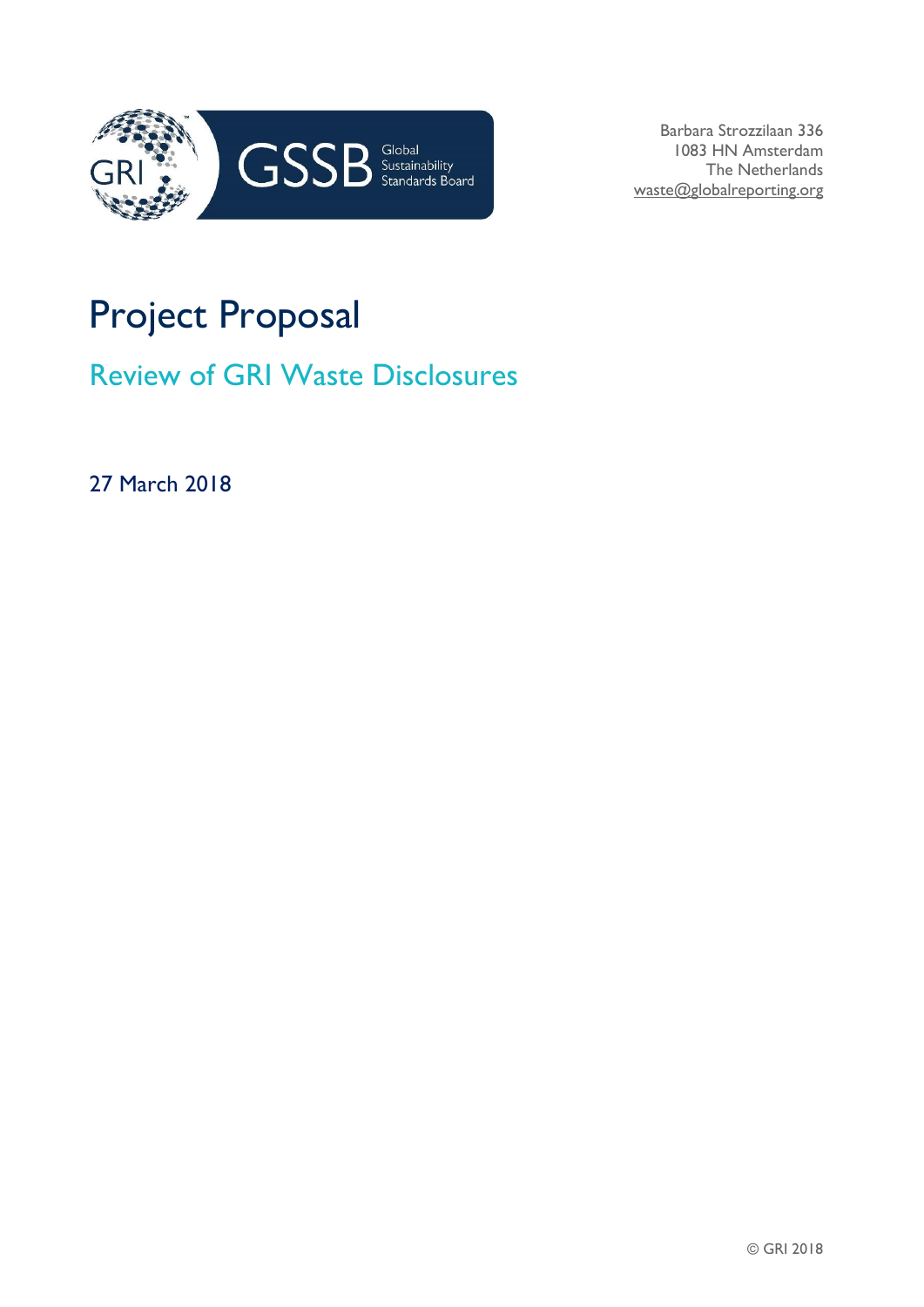## Project background

As part of the revision of the *GRI 303: Water* Standard (2016-ongoing), several disclosures covering effluents have been moved from *GRI 306: Effluents and Waste* to the updated *GRI 303: Water* Standard. This creates the need to revise and adjust the remaining content in *GRI 306* covering the topic of waste, to remedy the gaps left by the moved content and update the disclosures to reflect the latest trends and practices in waste management.

Since the last revision of the GRI disclosures on waste in 2006, there has been a great paradigm shift in resource use and management, particularly with the rise of the circular economy model, which looks beyond the "take, make and dispose" extractive industrial model, and aims to redefine products and services to 'design waste out', while minimizing its negative impacts when they occur.<sup>1</sup> Current GRI waste disclosures largely include provisions on treating waste *after* it has been created, whereas latest developments in waste and resource management address the problem at its source by preventing the generation of waste.<sup>2</sup> The United Nations (UN) Environment Program estimates that prevention of waste can lead to a 15-20% reduction in GHG emissions.<sup>3</sup>

This new paradigm has been well reflected in international legislation and policy. The UN Sustainable Development Goals (SDGs) feature waste management, explicitly or implicitly, in nearly half of the 17 goals.<sup>4</sup> Goal 12, for instance, aims to "ensure sustainable consumption and production patterns". Target 12.5 explicitly identifies prevention, reduction, recycling and reuse as the levers to reduce waste generation by 2030.<sup>5</sup> Businesses have direct influence over the production of their goods, and can play a major role in reducing waste generation. A wealth of measures can be introduced to 'design waste out' at the production stage of goods that will be consumed later. Examples of such measures include: a) rethinking product design, using function as the starting point for design rather than material input, b) designing products for durability, repair, and disassembly to improve their recycling potential at the end of life, c) improving the properties of materials used in the product and the production processes to reduce the use of hazardous materials, d) introducing responsible sourcing principles, <sup>6</sup> and e) setting waste management policies at the core of procurement practices. In July 2018, Goal 12 will be reviewed in depth at the UN High-Level Political Forum.<sup>7</sup>

While it is harder for businesses to exercise control over materials (e.g., packaging) and waste generation once the product reaches the consumer, businesses can implement measures to influence more sustainable consumer behavior by raising resource use awareness and setting up take-back schemes. Ultimately, businesses should aim to have more oversight and control over waste during all stages of the value chain, from designing waste out during the production stage, to the circular use of waste (or rather, resources) once it is created, and better management of waste once it leaves the 'facility', e.g., by selecting private and public waste treatment operators with responsible recycling schemes, and engaging with the consumers.

<sup>7</sup> United Nations (UN), Sustainable Development Knowledge Platform, [https://sustainabledevelopment.un.org/hlpf/2018,](https://sustainabledevelopment.un.org/hlpf/2018) accessed on 3 January 2018.



**<sup>-</sup>**<sup>1</sup> The Ellen MacArthur Foundation[, https://www.ellenmacarthurfoundation.org/circular-economy,](https://www.ellenmacarthurfoundation.org/circular-economy) accessed on 3 January 2018.

<sup>2</sup> United Nations Environment Program (UNEP) and International Solid Waste Associations (ISWA), *Global Waste Management Outlook,* 2015. <sup>3</sup> United Nations Environment Program (UNEP) and International Solid Waste Associations (ISWA), *Global Waste Management Outlook,* 2015. <sup>4</sup> United Nations (UN), Sustainable Development Goals[, http://www.un.org/sustainabledevelopment/sustainable-development-goals/,](http://www.un.org/sustainabledevelopment/sustainable-development-goals/) accessed

on 3 January 2018. <sup>5</sup> United Nations (UN), Sustainable Development Goals, Goal 12, [https://sustainabledevelopment.un.org/sdg12,](https://sustainabledevelopment.un.org/sdg12) accessed on 3 January 2018. <sup>6</sup> United Nations Environment Program (UNEP), *Design for Sustainability: A Step-by-Step Approach,* 2009,

[http://wedocs.unep.org/bitstream/handle/20.500.11822/8742/DesignforSustainability.pdf?sequence=3&isAllowed=y,](http://wedocs.unep.org/bitstream/handle/20.500.11822/8742/DesignforSustainability.pdf?sequence=3&isAllowed=y) accessed on 3 January 2018.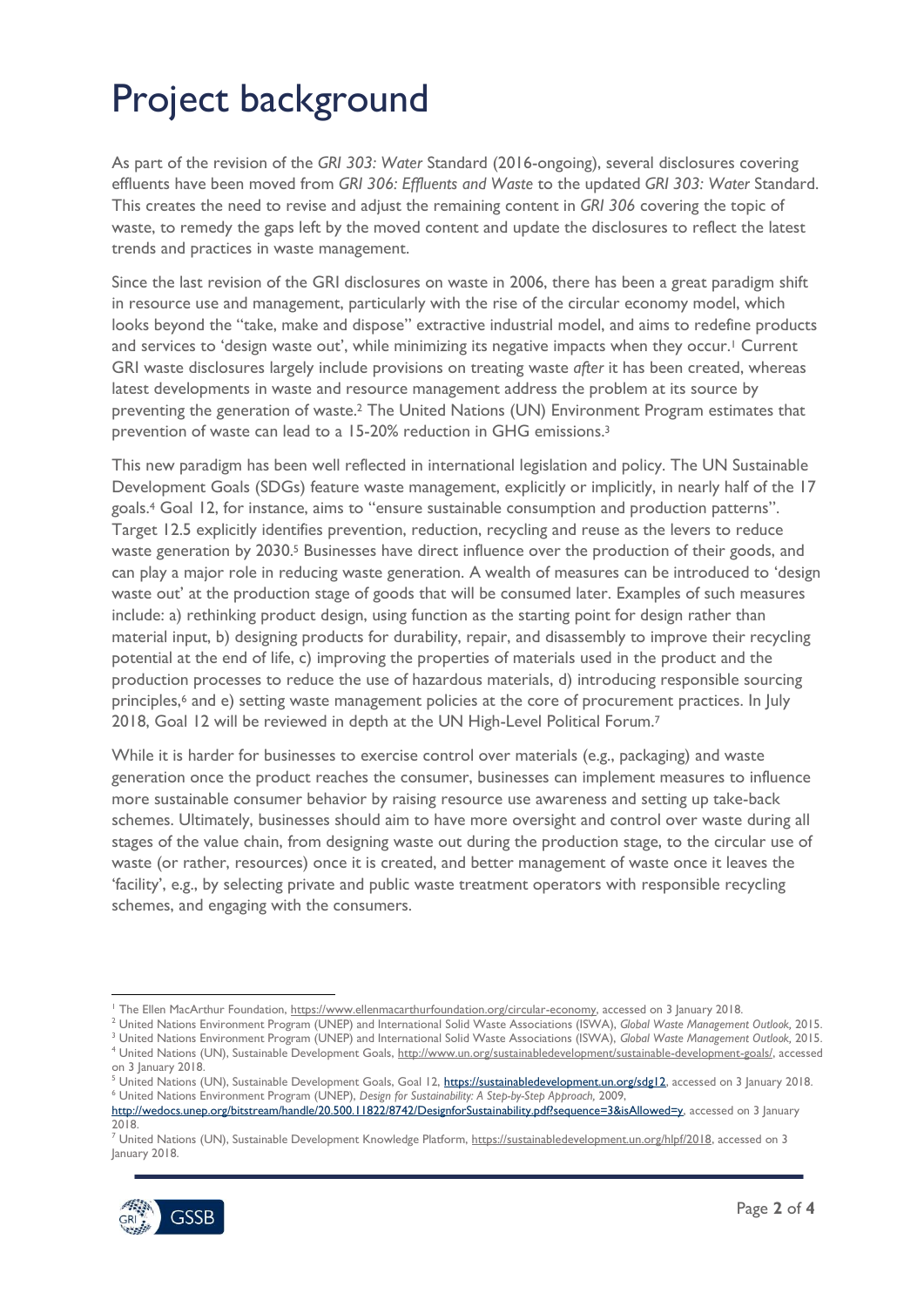At their latest summit in 2015, the Group of Seven (G7) leaders built on the 'Kobe 3R Action Plan (Reduce-Reuse-Recycle)' and established a G7 Alliance on Resource Efficiency.<sup>8</sup> With the aim of promoting an exhange of concepts to increase resource efficiency, the G7 Alliance intends to host workshops covering the topics of circular economy, eco-design, industrial symbiosis, and life-cycle based decision-making tools.<sup>9</sup>

The Organization for Economic Co-operation and Development (OECD) member countries have been at the forefront of the shift towards a circular economy, along with the European Union (EU) member states. The EU's Sixth Environment Action Program (2002-2012)<sup>10</sup> identified waste prevention and management as one of its top priorities, marking a shift from thinking about waste as an *unwanted burden* to seeing it as a *valuable resource*. Its successor, the Seventh Environment Action Program, sets a long-term vision in which 'Europe's prosperity in 2050 stems from an innovative circular economy, where nothing is wasted and natural resources are managed sustainably'. <sup>11</sup> China and Japan have been leaders in setting up innovative frameworks to transition to a circular economy.<sup>12</sup> China, which accounts for 70% of waste generation in East Asia and has the fastest rate of municipal solid waste (MSW) growth<sup>13</sup> in the world, has been embedding principles of the circular economy in its national plans since 200214. It has ambitious goals to upgrade 75% of its national industrial parks to adopt circular operations, and has innovative plans to set up online platforms for waste trading, among others. 15

Besides the growing focus on reducing waste generation, new waste streams, such as plastics, food waste, e-waste, are also receiving increasing attention<sup>16</sup>. The growth of plastic waste and its mismanagement has escalated the problem of marine litter with its devastating effects on marine ecosystems. UN's Food and Agriculture Organization has assessed that one-third of all food produced in the world is lost or wasted.<sup>17</sup> E-waste is the fastest growing waste stream globally due to the increased consumer demand of electronic products, their perceived obsolesce, and rapid changes in technology and invention of new electronic devices.<sup>18</sup> The composition of waste itself is becoming increasingly complex, due to the rapid growth in production of hi-tech products and creation of 'novel entities'<sup>19</sup>. Today, waste flow can contain anything from precious metals to nanomaterials, microplastics, synthetic organic pollutants, and radioactive materials. These various waste streams and waste types require different handling and treatment approaches compared to the waste disposal methods offered in the current GRI waste disclosures.

<sup>&</sup>lt;sup>19</sup> Welcome to the Anthropocene[, http://www.anthropocene.info/pb2.php,](http://www.anthropocene.info/pb2.php) accessed on 3 January 2018.



**<sup>.</sup>** <sup>8</sup> G7 Summit, Leaders' Declaration, 7-8 June 2015,

[https://sustainabledevelopment.un.org/content/documents/7320LEADERS%20STATEMENT\\_FINAL\\_CLEAN.pdf,](https://sustainabledevelopment.un.org/content/documents/7320LEADERS%20STATEMENT_FINAL_CLEAN.pdf) accessed on 3 January 2018. <sup>9</sup> G7 Summit, Annex to the Leaders' Declaration, 7-8 June 2015, [http://www.mofa.go.jp/mofaj/files/000084023.pdf,](http://www.mofa.go.jp/mofaj/files/000084023.pdf) accessed on 3 January 2018.

<sup>&</sup>lt;sup>10</sup> The European Commission (EU), Being Wise with Waste: the EU's Approach to Waste Management, 2010. <sup>11</sup> International Solid Waste Association (ISWA), *Circular Economy: Trends and Emerging Ideas,* 2015,

[https://www.iswa.org/fileadmin/galleries/Task\\_Forces/Task\\_Force\\_Report\\_1\\_02.pdf,](https://www.iswa.org/fileadmin/galleries/Task_Forces/Task_Force_Report_1_02.pdf) accessed on 3 January 2018.

<sup>12</sup> International Solid Waste Association (ISWA), *Circular Economy: Trends and Emerging Ideas,* 2015,

[https://www.iswa.org/fileadmin/galleries/Task\\_Forces/Task\\_Force\\_Report\\_1\\_02.pdf,](https://www.iswa.org/fileadmin/galleries/Task_Forces/Task_Force_Report_1_02.pdf) accessed on 3 January 2018.

<sup>&</sup>lt;sup>13</sup> International Finance Corporation (IFC), *What a Waste: A global Review of Solid Waste Management*, 2012, [http://www.ifc.org/wps/wcm/connect/1e5ca7004c07698db58eb7d8bd2c3114/What-A-Waste-Report.pdf?MOD=AJPERES,](http://www.ifc.org/wps/wcm/connect/1e5ca7004c07698db58eb7d8bd2c3114/What-A-Waste-Report.pdf?MOD=AJPERES) accessed on 3

January 2018. <sup>14</sup> United Nations Centre for Regional Development (UNCRD), *Role of the Circular Economy in Achieving the SDGs – Case of China, 2016.*  [http://www.uncrd.or.jp/content/documents/4414Background%20paper-Jinhui%20Li\\_Final-PS-1.pdf,](http://www.uncrd.or.jp/content/documents/4414Background%20paper-Jinhui%20Li_Final-PS-1.pdf) accessed on 3 January 2018.

<sup>&</sup>lt;sup>15</sup> The 13<sup>th</sup> Five-Year Plan for the Economic and Social Development of the People's Republic of China, 2016-2020,

[http://en.ndrc.gov.cn/newsrelease/201612/P020161207645765233498.pdf,](http://en.ndrc.gov.cn/newsrelease/201612/P020161207645765233498.pdf) accessed on 3 January 2018.

<sup>16</sup> United Nations Environment Program (UNEP) and International Solid Waste Associations (ISWA), *Global Waste Management Outlook,* 2015.

<sup>17</sup> United Nations Food and Agriculture Organization (FAO), *Global food losses and food waste—extent, causes and prevention,* 2011, [http://www.fao.org/docrep/014/mb060e/mb060e00.pdf,](http://www.fao.org/docrep/014/mb060e/mb060e00.pdf) accessed on 5 February 2018.

<sup>18</sup> International Solid Waste Association (ISWA), *Global Waste Management Outlook,* 2015.